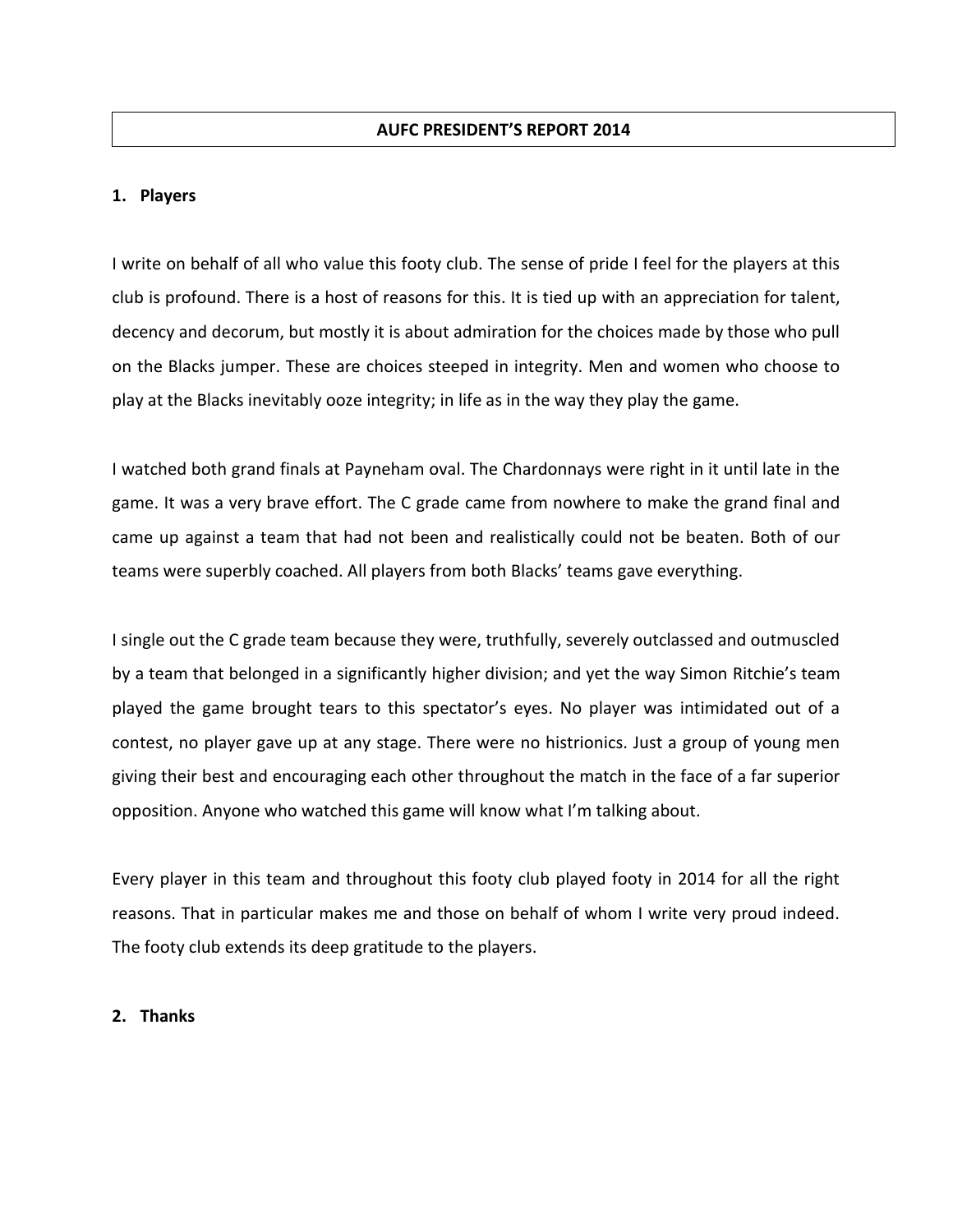- *Amazing Volunteers*: coaches, assistant coaches, physios, trainers, strappers, team managers, water runners, runners, timekeepers, BBQ attendants, committee members, *et al*. Without volunteers we do not have a footy club. To all who have contributed in one way or another to the Blacks in 2014, thank you.
- Generous sponsors: Angove Family Winemakers, AU Sports, Bridgestone Select Magill, Elders Real Estate Flinders Park, Ultra Tune, Barnacle Bill, Leading Edge Physical Therapy, The General Havelock, Hayes Knight, McArthur, Thomas Foods International, West End, Bakery on O'Connell, Bartold, Ballroom Norwood, Power House Sports, Wright & Kirsten Lawyers and Channel 10.
- Chairman Bridgwood, Senior Vice President Peter Sharley, Football Director Adrian Howard, Secretary Wayne Abrey and the inimitable Rulebook - all have contributed in really pivotal ways, frequently.
- Senior coach John Paynter, Deputy Chair Cameron Mudge, David Ey, Robert Maloney, Mick O'Leary, Janne Filmer, committee members, VPs, Damian Leonard, Bar manager extraordinaire Bob Miles. From this group farewell to Mick O'Leary and John Beilby, and thank you all.
- Employers of Blacks, and those who assist with employment. This kind of assistance is crucial to our ongoing ability to compete, and is priceless. Grateful thanks to all who have provided such assistance including Anthony Dimarzo, CEO Lucid Consulting Engineers, Matt Hobby at McArthur, Jody Tucker at Tucker Creative, Peter Malinauskis at the SDA, and Cameron Mudge.
- Financial members, including Greys. Again a vital ingredient in our ongoing success. Thank you to all who have succumbed to the irrepressible 'Book.

# **3. Acknowledgments / congratulations**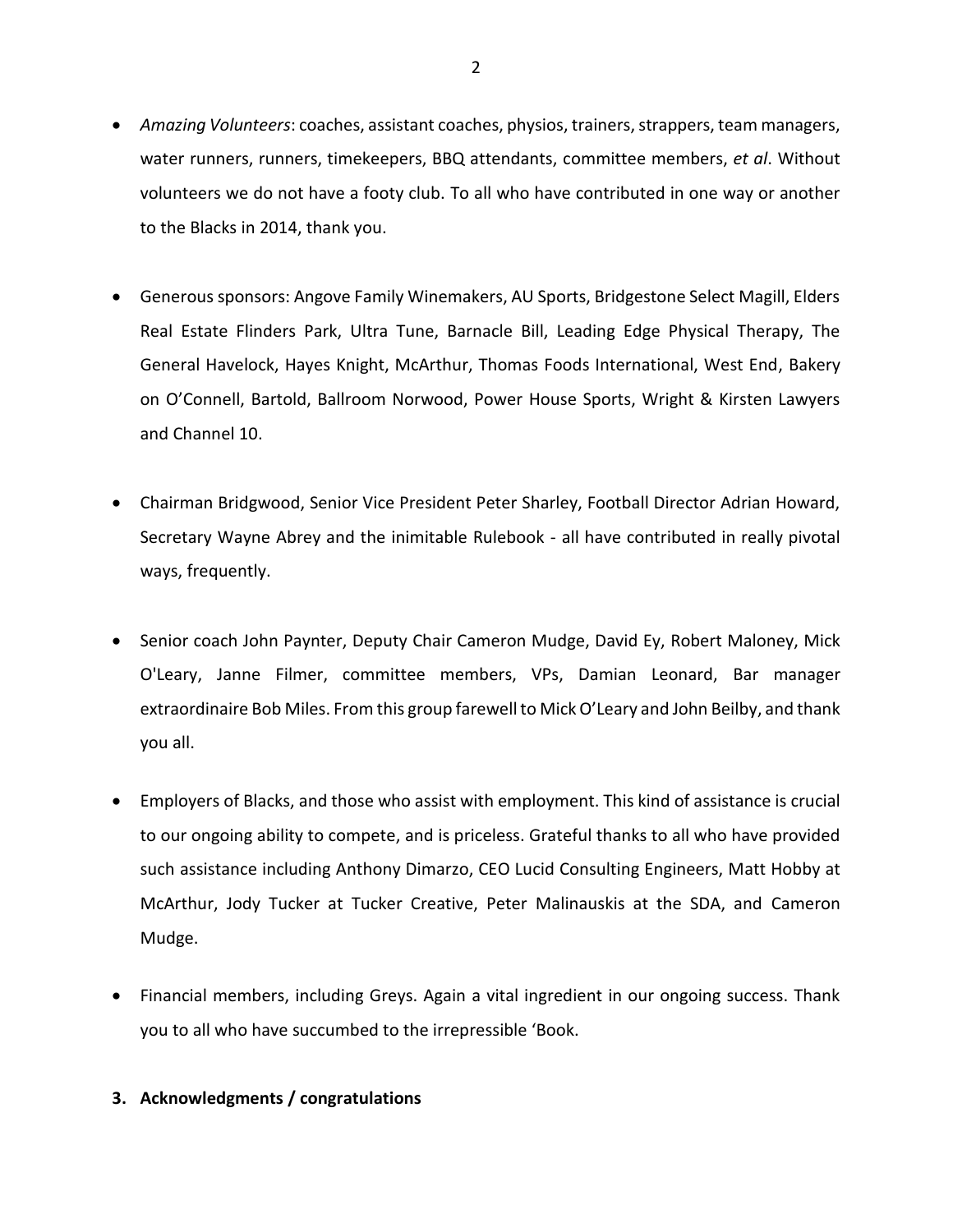- Hall of Fame inductees David Bartlett and (posthumously) Paul Rofe. The Hall of Fame honours those who have served the club in really outstanding fashion. Both David and Paul are genuine club legends and their elevation to this very elite company is richly deserved.
- Association medal winners Wes LeGrand, Tom Muecke and Callum Rohde.
- Life member inductees.
- Trophy winners for all teams.
- Gunning medallist Seb Paynter, who is now a 2-time winner and in very elite company indeed; up with the likes of Blacks' legends Doc Clarkson and Jim Katsaros.
- State team representative George Hurley-Wellington.
- Team of the year representative Seb Paynter.
- Crows representatives Will Paynter, George Hurley-Wellington and Jack Grieger.
- Milestone players: Howie 300, Nick Vezis, Ben Vezis and Craig Uppington 250, Gary Krievs & Sam Parker 200 and of course the greatest of them all Darren Graetz: *500* mostly fairly, um, weighty games. Astonishing.

# **4. Ethos / "Culture"**

The Blacks' ethos is pivotal to our ongoing success and in particular our ability to attract players in the face of what has become very intense competition, mostly pitched in economic terms, if you know what I mean.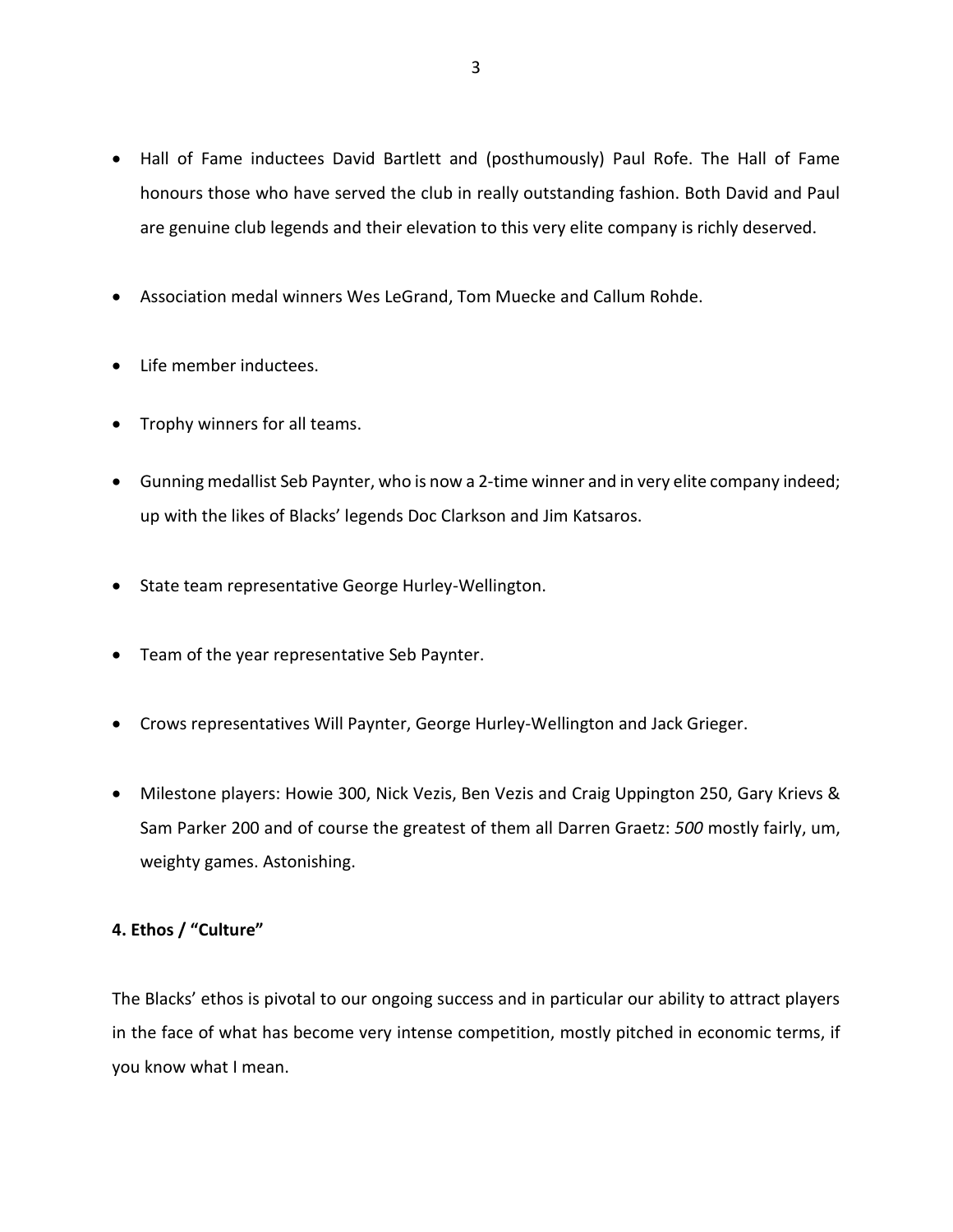Words like "care", "community", "respect", "inclusiveness" and "leadership" readily come to mind when you consider the Blacks' ethos. Experience says that these qualities tend to reveal themselvesin trying times; in times of death or serious illness. There has been abundant evidence of these qualities again in 2014 at the Blacks. A couple of examples spring to mind:

 Norm Shierlaw died late in 2013. Norm was a great South Australian and an extraordinarily generous benefactor of the Blacks. He and his brother John played for the A grade team in the early 40s before both went to war. John was killed. Norm has presented the ANZAC Day medal to the best Blacks' player in the ANZAC day match for a number of years. In recent times this had become a significant effort, but Norm did it because he loved it, and loved the Blacks. I've written about it before, but those who were at the ANZAC day presentation in 2013 and heard Norm's speech will never forget it.

This year Norm's daughter Sally flew in from Sydney for the presentation. She attended with her sister Jenny and Jenny's husband Paul. Norm's sole surviving sibling, Mary Thomas, presented the medal to Darcy Bateman after the match; a scintillating night game against the Sinners at Bob Neil #1 in which the Blacks were defeated by a fair margin. The players were understandably worn out and keen to move on. Mary's speech was long. Very long. And yet every player remained attentive throughout. The respect from these young men was palpable. Darcy's gracious acceptance of the medal (finally) was representative of the group's reverence. Mary was thrilled. As was Sally. This was her text message to me some days later:

#### Michael

On behalf of my Aunty Mary, my sister Jennifer and her husband Paul, thank you for inviting us to present the John Shierlaw medal. It is very important to keep traditions, to acknowledge past sacrifices and contributions to Adelaide Uni football club. I felt privileged to be part of the evening. Good luck with the rest of the season. Go the BLACKS!!!!!!! Sally Shierlaw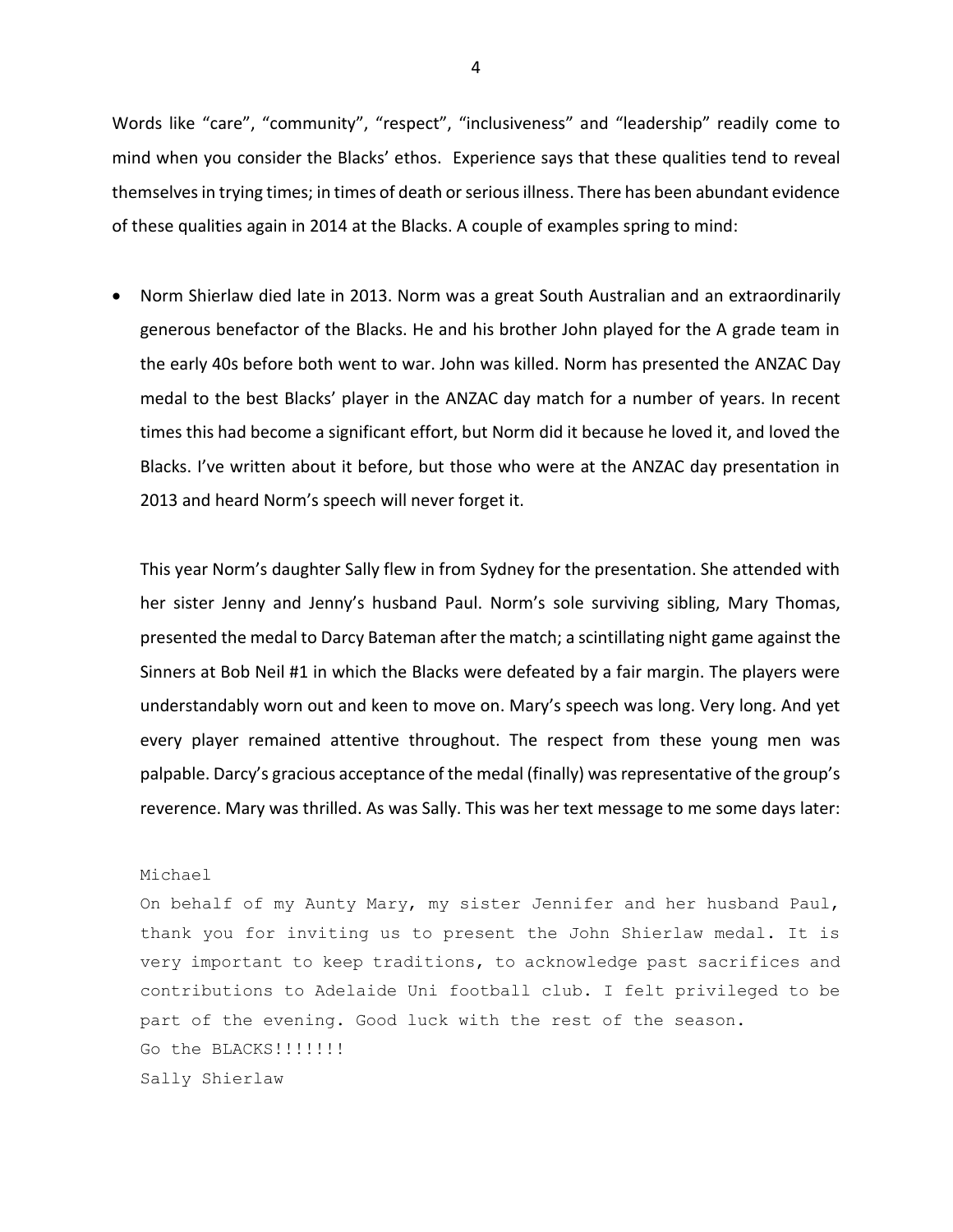I saw *the Ox* Tony Ravesi with Vice President David Gordon at the away game at GAZA. The Ox played in A grade premiership teams through the halcyon 60s. Gordo is 20 years younger, having played in the somewhat less halcyon 80s. Gordo appeared to be looking after the Ox; keeping him company. I asked about it. Gordo explained that he collects the Ox most weeks when he can, and takes him to watch the Blacks. The Ox still enjoys a beer and a pastie, but doesn't move terribly well these days.

You would be forgiven for wondering why Gordo would go out of his way. The answer lies in the Blacks' ethos. Community, care, respect, inclusion. A number of us went to the 60's reunion dinner earlier in the year. Premiership Captain John Sangster told a story about the Ox which reflected the respect those who played with the Ox feel for him. As the name implies, the Ox was once fit, strong, skilled and young.

There'd been a party at one of the residential colleges on the Friday night. Most of the A grade attended. It was a big night. The Blacks were a little the worse for wear the following day. With half an hour to go before the bounce the Ox was nowhere to be seen and there was some concern. He was the full-forward and in pretty good form. Someone piped up: "I last saw him under the table in the dining room".

Someone else was dispatched to find the Ox. 25 minutes later he returned, on foot, with a shabby Ox. Shorts, jumper and socks were found. Boots were borrowed. The Ox shambled onto the field with seconds to spare and lined up at full-forward, a little groggy but standing well enough.

The Ox kicked 16.1 that day. The point hit the post from an acute angle. That performance still stands as an A-grade record. Respect, Ox.

• There are other examples. I mention Brenton Eckert and the Greys lunch below. The Blacks' spirit has been prominent through other emotional periods in 2014. I am reminded of Frank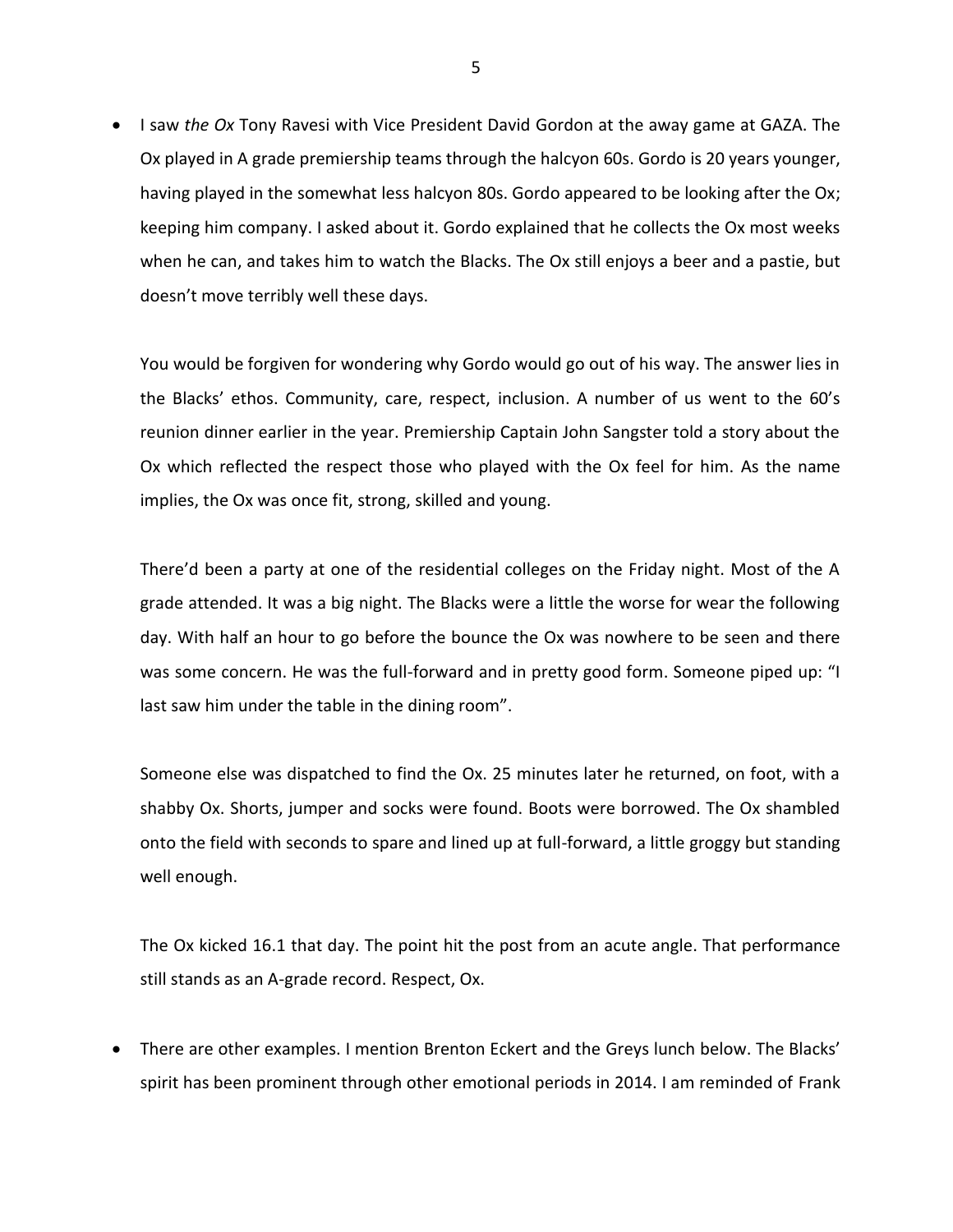Tasker's death, Phil O'Leary's stroke, King Karutz's illness and Jerk's mother's death; times in which those associated with the Blacks, and their families, will have drawn comfort from the support of the Blacks community.

• I won't go into the detail, but I mentioned at the annual dinner the North Pines C-grade debacle. The match (a final) was called off because the North Pines players left the field partway through the final quarter in protest at what was said to have been racism on the part of the umpires (reflected, apparently, in what were said to have been biased umpiring decisions). What happened that day had nothing, with all due respect, to do with racism. It was instead the direct result of a deficit in leadership. This kind of thing would never happen at the Blacks. We have sensible leaders everywhere.

We at the Blacks understand the ongoing need to do whatever we can to protect and preserve the fine qualities evident in our culture. They are rare and highly valued.

# **5. The Meaning of Life…**

Brenton (Nose) Eckert, life member and 1986 A-grade premiership player, has cancer. It is public. He has had it for some time. He is running out of treatment options. His death is imminent. He is in his mid-50s. He lives in Brisbane with his wife and two young adult sons.

Nose was very keen to attend the Greys' lunch this year. It will almost certainly be his last. Moreover, he was keen to collect his life membership certificate. In the week before flying he had to have several blood transfusions in order to have his body ready.

I had the pleasure of introducing Nose at the lunch, speaking to his many fine achievements at the Blacks, and presenting him with his life membership certificate to an appreciative audience. I mentioned his illness. Nose spoke to rapt silence, and delivered a powerful message.